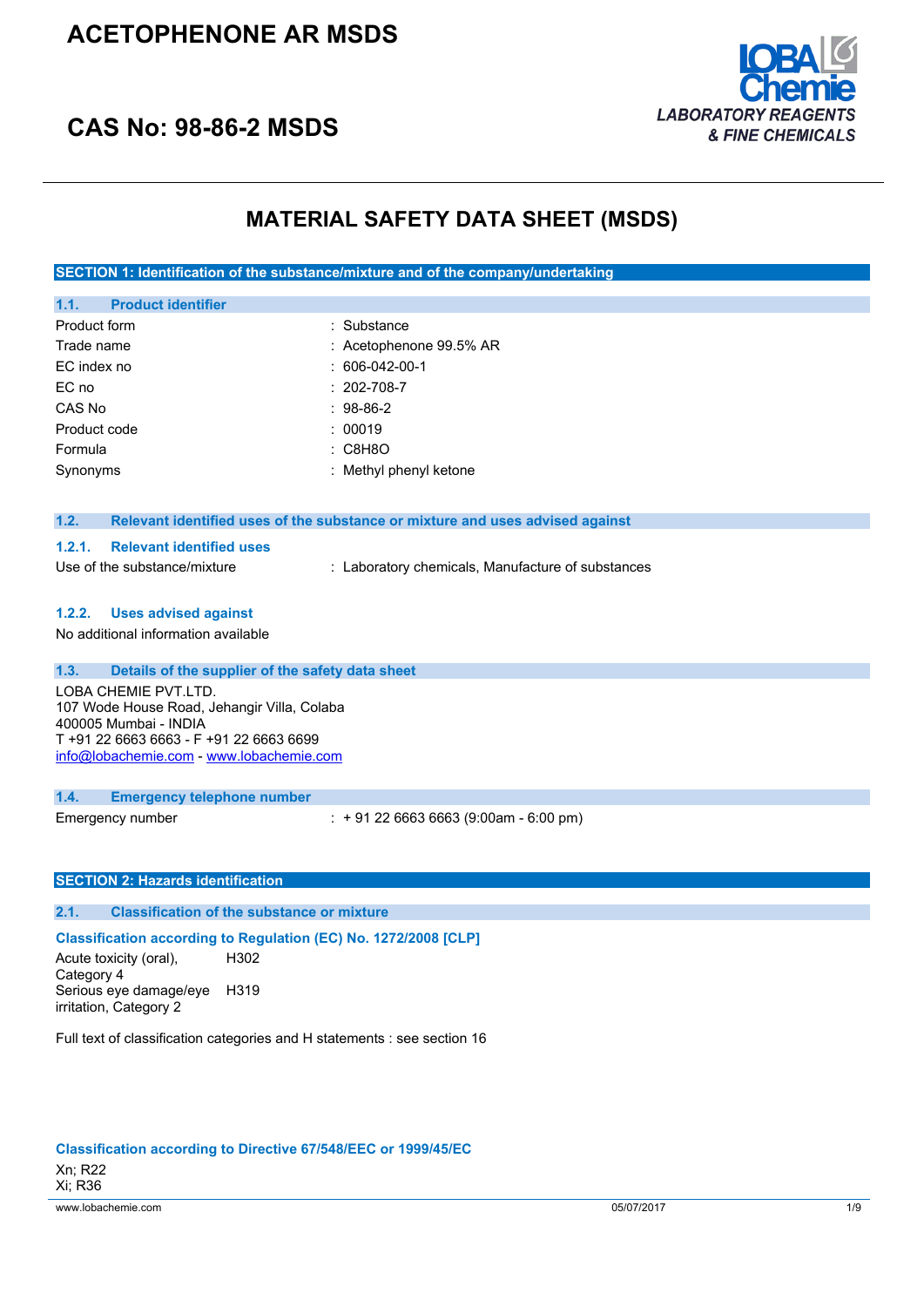Safety Data Sheet

Full text of R-phrases: see section 16

## **Adverse physicochemical, human health and environmental effects**

No additional information available



## **2.3. Other hazards**

No additional information available

## **SECTION 3: Composition/information on ingredients**

## **3.1. Substance**

| <b>Name</b>     | <b>Product identifier</b>                                           | $\frac{9}{6}$ |
|-----------------|---------------------------------------------------------------------|---------------|
| ACETOPHENONE AR | (CAS No) 98-86-2<br>(EC no) 202-708-7<br>(EC index no) 606-042-00-1 | 100           |

Full text of R- and H-phrases: see section 16

### **3.2. Mixture**

Not applicable

| <b>SECTION 4: First aid measures</b>             |                                                                                                                                                                                     |  |
|--------------------------------------------------|-------------------------------------------------------------------------------------------------------------------------------------------------------------------------------------|--|
|                                                  |                                                                                                                                                                                     |  |
| 4.1.<br><b>Description of first aid measures</b> |                                                                                                                                                                                     |  |
| First-aid measures after inhalation              | : Remove person to fresh air and keep comfortable for breathing. Give oxygen or<br>artificial respiration if necessary. If you feel unwell, seek medical advice.                    |  |
| First-aid measures after skin contact            | : Take off contaminated clothing. Wash skin with plenty of water. If skin irritation<br>occurs: Get medical advice/attention.                                                       |  |
| First-aid measures after eye contact             | : Remove contact lenses, if present and easy to do. Continue rinsing. Rinse cautiously<br>with water for several minutes. If eye irritation persists: Get medical advice/attention. |  |
| First-aid measures after ingestion               | : Rinse mouth out with water. If you feel unwell, seek medical advice.                                                                                                              |  |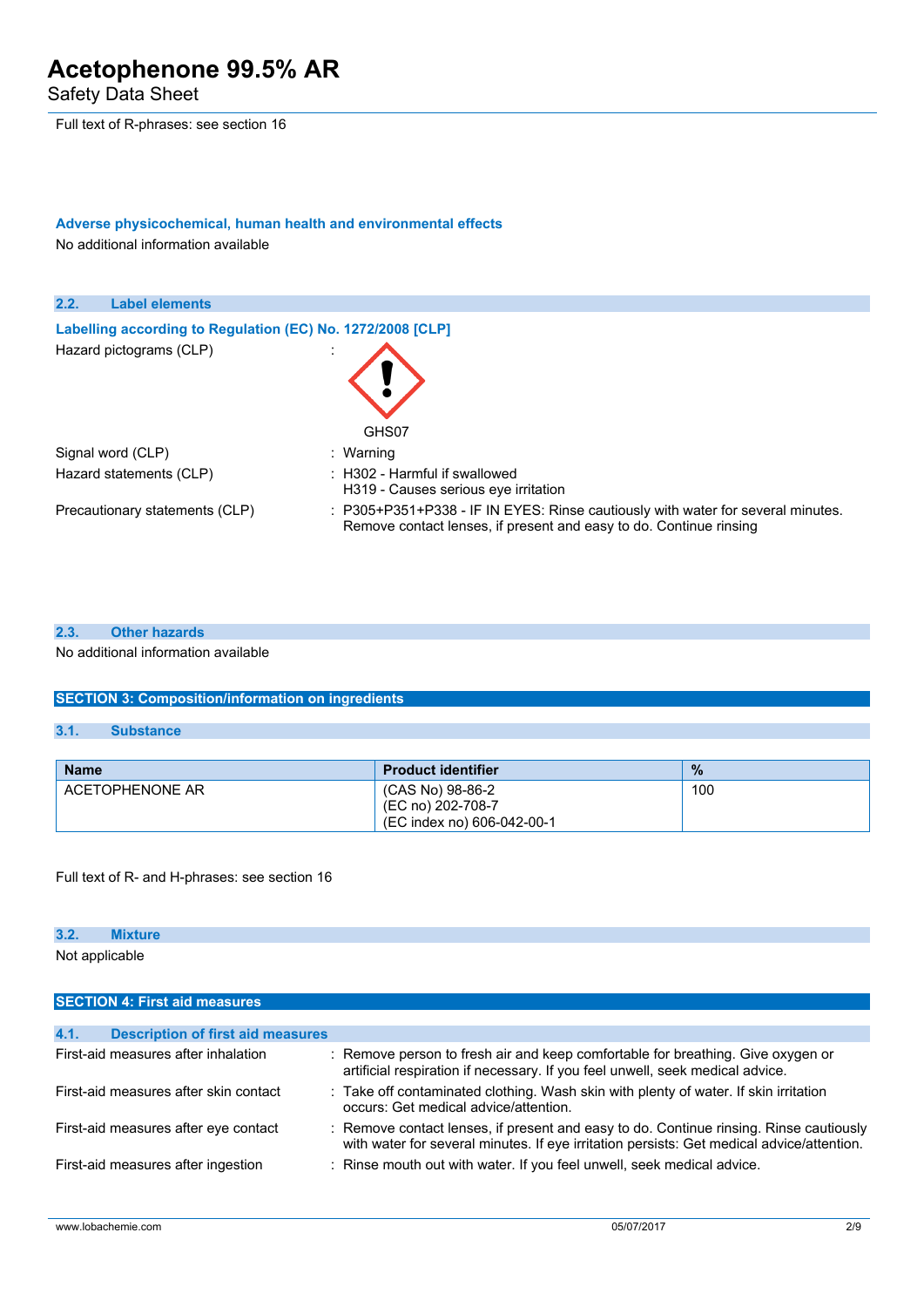Safety Data Sheet

| Most important symptoms and effects, both acute and delayed<br>4.2.         |                                                                                       |  |  |
|-----------------------------------------------------------------------------|---------------------------------------------------------------------------------------|--|--|
| Symptoms/injuries after eye contact                                         | : Causes serious eye irritation.                                                      |  |  |
| Symptoms/injuries after ingestion                                           | : Harmful if swallowed.                                                               |  |  |
| 4.3.                                                                        | Indication of any immediate medical attention and special treatment needed            |  |  |
| Treat symptomatically.                                                      |                                                                                       |  |  |
|                                                                             |                                                                                       |  |  |
| <b>SECTION 5: Firefighting measures</b>                                     |                                                                                       |  |  |
| 5.1.<br><b>Extinguishing media</b>                                          |                                                                                       |  |  |
| Suitable extinguishing media                                                | : dry chemical powder, alcohol-resistant foam, carbon dioxide (CO2).                  |  |  |
| Unsuitable extinguishing media                                              | : Do not use a heavy water stream.                                                    |  |  |
|                                                                             |                                                                                       |  |  |
| 5.2.<br>Special hazards arising from the substance or mixture               |                                                                                       |  |  |
| No additional information available                                         |                                                                                       |  |  |
|                                                                             |                                                                                       |  |  |
| 5.3.<br><b>Advice for firefighters</b>                                      |                                                                                       |  |  |
| Protection during firefighting                                              | : Do not attempt to take action without suitable protective equipment.                |  |  |
| <b>SECTION 6: Accidental release measures</b>                               |                                                                                       |  |  |
| 6.1.                                                                        |                                                                                       |  |  |
|                                                                             | Personal precautions, protective equipment and emergency procedures                   |  |  |
| 6.1.1.<br>For non-emergency personnel                                       |                                                                                       |  |  |
| <b>Emergency procedures</b>                                                 | : Evacuate unnecessary personnel.                                                     |  |  |
| 6.1.2.<br>For emergency responders                                          |                                                                                       |  |  |
| Protective equipment                                                        | : Use personal protective equipment as required.                                      |  |  |
| <b>Emergency procedures</b>                                                 | : Stop release.                                                                       |  |  |
|                                                                             |                                                                                       |  |  |
| 6.2.<br><b>Environmental precautions</b>                                    |                                                                                       |  |  |
| Avoid release to the environment.                                           |                                                                                       |  |  |
|                                                                             |                                                                                       |  |  |
| 6.3.<br>Methods and material for containment and cleaning up                |                                                                                       |  |  |
| Methods for cleaning up                                                     | : Collect spillage. On land, sweep or shovel into suitable containers. Soak up spills |  |  |
|                                                                             | with inert solids, such as clay or diatomaceous earth as soon as possible.            |  |  |
| <b>Reference to other sections</b><br>6.4.                                  |                                                                                       |  |  |
| No additional information available                                         |                                                                                       |  |  |
| <b>SECTION 7: Handling and storage</b>                                      |                                                                                       |  |  |
|                                                                             |                                                                                       |  |  |
| <b>Precautions for safe handling</b><br>7.1.                                |                                                                                       |  |  |
| Precautions for safe handling                                               | : Avoid contact with skin and eyes.                                                   |  |  |
| Hygiene measures                                                            | : Do not eat, drink or smoke when using this product. Wash  thoroughly after          |  |  |
|                                                                             | handling.                                                                             |  |  |
|                                                                             |                                                                                       |  |  |
| <b>Conditions for safe storage, including any incompatibilities</b><br>7.2. |                                                                                       |  |  |
| Storage conditions                                                          | : Keep container tightly closed. Store in a dry place.                                |  |  |
| 7.3.<br><b>Specific end use(s)</b>                                          |                                                                                       |  |  |
| No additional information available                                         |                                                                                       |  |  |
|                                                                             |                                                                                       |  |  |
| <b>SECTION 8: Exposure controls/personal protection</b>                     |                                                                                       |  |  |
| 8.1.<br><b>Control parameters</b>                                           |                                                                                       |  |  |

No additional information available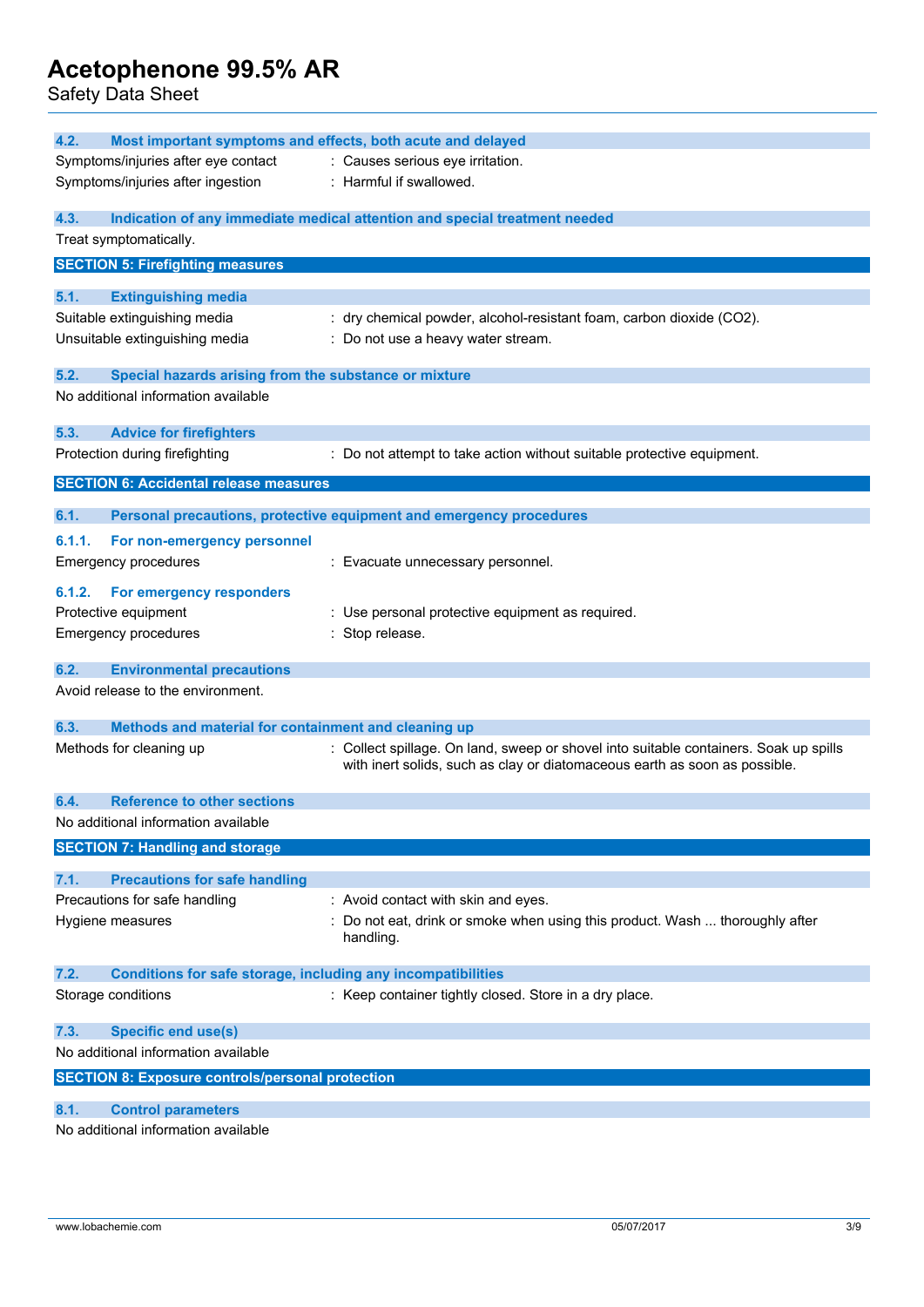Safety Data Sheet

| <b>Exposure controls</b><br>8.2.                               |                                    |
|----------------------------------------------------------------|------------------------------------|
| Hand protection                                                | : protective gloves                |
| Eye protection                                                 | Chemical goggles or safety glasses |
| Skin and body protection                                       | Wear suitable protective clothing  |
| Respiratory protection                                         | : Wear appropriate mask            |
| <b>SECTION 9: Physical and chemical properties</b>             |                                    |
| Information on basic physical and chemical properties<br>9.1.  |                                    |
| Physical state                                                 | : Liquid                           |
| Molecular mass                                                 | : 120.15 g/mol                     |
| Colour                                                         | Clear Colorless.                   |
| Odour                                                          | : pungent, floral odor.            |
| Odour threshold                                                | : No data available                |
| pH                                                             | : No data available                |
| Relative evaporation rate (butylacetate=1) : No data available |                                    |
| Melting point                                                  | $: 19 - 20$                        |
| Freezing point                                                 | : No data available                |
| Boiling point                                                  | : 202 $^{\circ}$ C                 |
| Flash point                                                    | : 76 $^{\circ}$ C                  |
| Auto-ignition temperature                                      | : 5710 °C                          |
| Decomposition temperature                                      | : No data available                |
| Flammability (solid, gas)                                      | : No data available                |
| Vapour pressure                                                | : 1 hPa at 20 $^{\circ}$ C         |
| Relative vapour density at 20 °C                               | : 4.1                              |
| Relative density                                               | : No data available                |
| Density                                                        | : $1.03$ g/cm <sup>3</sup>         |
| Solubility                                                     | : Water: Slightly soluble in water |
| Log Pow                                                        | : 1.6                              |
| Viscosity, kinematic                                           | : No data available                |
| Viscosity, dynamic                                             | : No data available                |
| <b>Explosive properties</b>                                    | : No data available                |
| Oxidising properties                                           | : No data available                |
| <b>Explosive limits</b>                                        | : 0.014 - 0.052 vol %              |
|                                                                |                                    |

- **9.2. Other information**
- No additional information available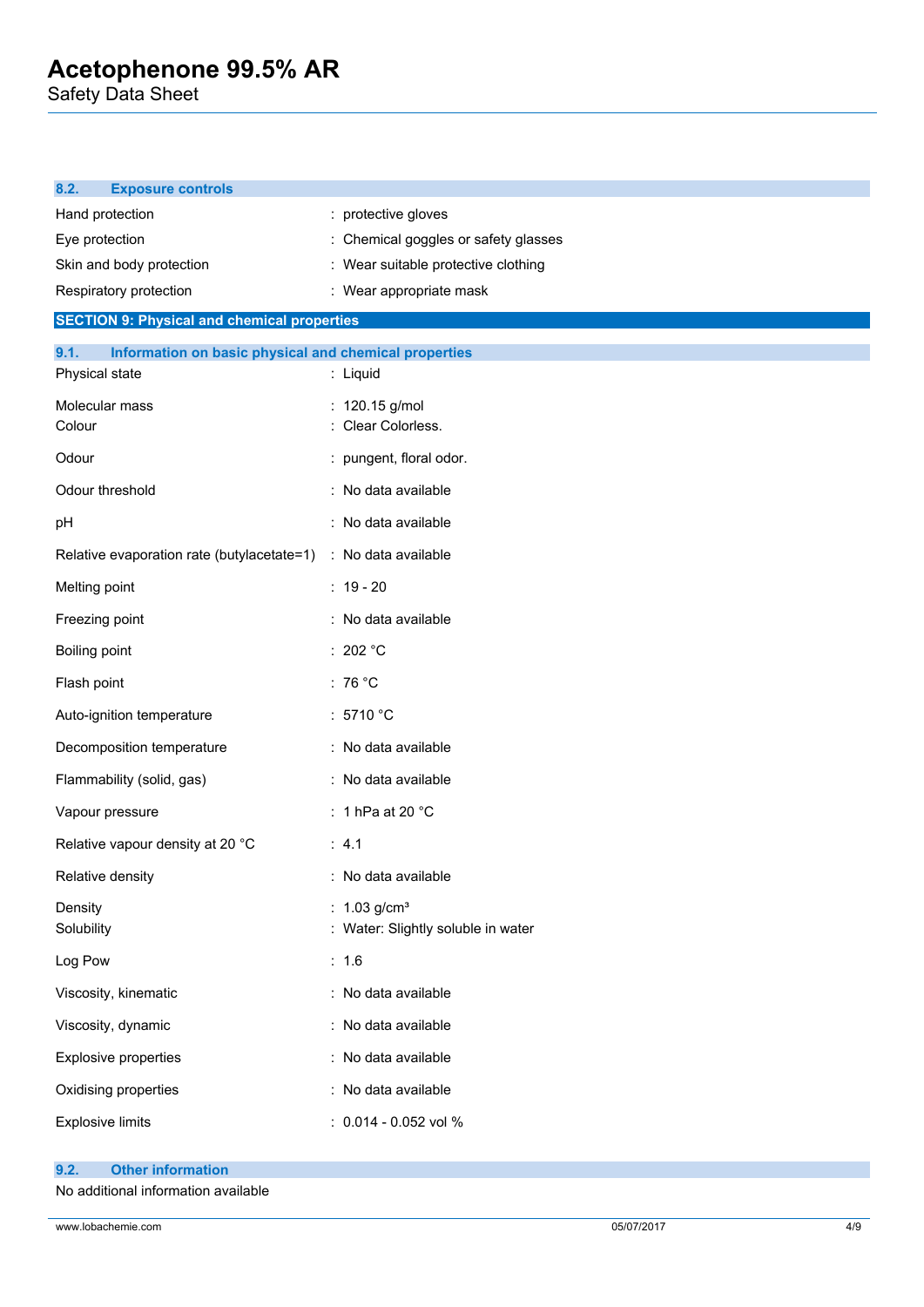Safety Data Sheet

| <b>SECTION 10: Stability and reactivity</b>             |                                |
|---------------------------------------------------------|--------------------------------|
| <b>Reactivity</b><br>10.1.                              |                                |
| No additional information available                     |                                |
|                                                         |                                |
| 10.2.<br><b>Chemical stability</b>                      |                                |
| Stable under normal conditions.                         |                                |
| <b>Possibility of hazardous reactions</b><br>10.3.      |                                |
| No additional information available                     |                                |
|                                                         |                                |
| <b>Conditions to avoid</b><br>10.4.                     |                                |
| Direct sunlight. Overheating. Open flame. Heat. Sparks. |                                |
| 10.5.<br><b>Incompatible materials</b>                  |                                |
| No additional information available                     |                                |
|                                                         |                                |
| 10.6.<br><b>Hazardous decomposition products</b>        |                                |
| No additional information available                     |                                |
|                                                         |                                |
| <b>SECTION 11: Toxicological information</b>            |                                |
| 11.1.<br>Information on toxicological effects           |                                |
| Acute toxicity                                          | : Oral: Harmful if swallowed.  |
|                                                         |                                |
|                                                         |                                |
| Skin corrosion/irritation                               | Not classified<br>÷            |
| Serious eye damage/irritation                           | Causes serious eye irritation. |
| Respiratory or skin sensitisation                       | Not classified                 |
| Germ cell mutagenicity                                  | Not classified                 |
| Carcinogenicity                                         | Not classified<br>÷            |
|                                                         |                                |
| Reproductive toxicity                                   | Not classified                 |
| Specific target organ toxicity (single<br>exposure)     | : Not classified               |
|                                                         |                                |
|                                                         |                                |
| Specific target organ toxicity (repeated<br>exposure)   | : Not classified               |
|                                                         |                                |
|                                                         |                                |
| Aspiration hazard                                       | : Not classified               |
|                                                         |                                |
|                                                         |                                |
| Potential adverse human health effects                  | : Harmful if swallowed.        |
| and symptoms                                            |                                |
| <b>SECTION 12: Ecological information</b>               |                                |
|                                                         |                                |
| 12.1.<br><b>Toxicity</b>                                |                                |

No additional information available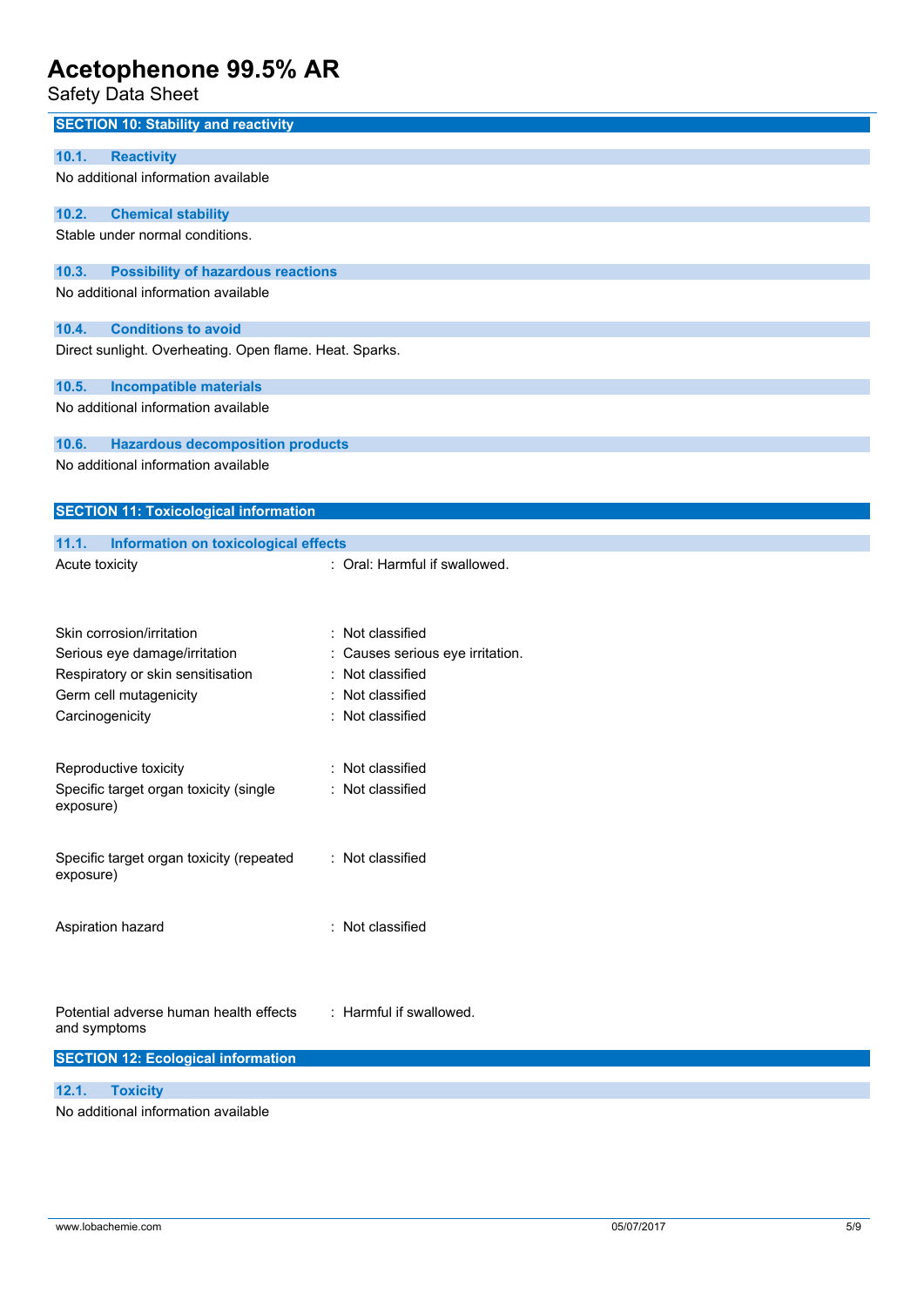Safety Data Sheet

| 12.2.<br><b>Persistence and degradability</b>                  |                                                     |     |
|----------------------------------------------------------------|-----------------------------------------------------|-----|
| No additional information available                            |                                                     |     |
|                                                                |                                                     |     |
| 12.3.<br><b>Bioaccumulative potential</b>                      |                                                     |     |
| Acetophenone 99.5% AR (98-86-2)                                |                                                     |     |
| Log Pow                                                        | 1.6                                                 |     |
|                                                                |                                                     |     |
| 12.4.                                                          |                                                     |     |
| <b>Mobility in soil</b><br>No additional information available |                                                     |     |
|                                                                |                                                     |     |
|                                                                |                                                     |     |
| <b>Results of PBT and vPvB assessment</b><br>12.5.             |                                                     |     |
| No additional information available                            |                                                     |     |
|                                                                |                                                     |     |
|                                                                |                                                     |     |
| <b>Other adverse effects</b><br>12.6.                          |                                                     |     |
| No additional information available                            |                                                     |     |
| <b>SECTION 13: Disposal considerations</b>                     |                                                     |     |
|                                                                |                                                     |     |
| 13.1.<br><b>Waste treatment methods</b>                        |                                                     |     |
| Product/Packaging disposal<br>recommendations                  | : Dispose of contents/container to                  |     |
|                                                                |                                                     |     |
| <b>SECTION 14: Transport information</b>                       |                                                     |     |
| In accordance with ADR / RID / IMDG / IATA / ADN               |                                                     |     |
|                                                                |                                                     |     |
|                                                                |                                                     |     |
| 14.1.<br><b>UN number</b>                                      |                                                     |     |
| UN-No. (ADR)                                                   | : 3334                                              |     |
| UN-No. (IMDG)                                                  | 3334                                                |     |
| UN-No.(IATA)                                                   | 3334                                                |     |
| UN-No.(ADN)                                                    | : 3334                                              |     |
| UN-No. (RID)                                                   | : 3334                                              |     |
|                                                                |                                                     |     |
| 14.2.<br><b>UN proper shipping name</b>                        |                                                     |     |
| Proper Shipping Name (ADR)                                     | : aviation regulated liquid, n.o.s.                 |     |
| Proper Shipping Name (IMDG)                                    | : AVIATION REGULATED LIQUID, N.O.S.                 |     |
| Proper Shipping Name (IATA)                                    | : AVIATION REGULATED LIQUID, N.O.S.                 |     |
| Proper Shipping Name (ADN)                                     | : Aviation regulated liquid, n.o.s.                 |     |
| Proper Shipping Name (RID)                                     | : Aviation regulated liquid, n.o.s.                 |     |
| Transport document description (ADR)                           | : UN 3334 aviation regulated liquid, n.o.s., 9      |     |
| Transport document description (IMDG)                          | : UN 3334 AVIATION REGULATED LIQUID, N.O.S., 9      |     |
| Transport document description (IATA)                          | : UN 3334 AVIATION REGULATED LIQUID, N.O.S., 9, III |     |
| Transport document description (ADN)                           | : UN 3334 Aviation regulated liquid, n.o.s., 9      |     |
| Transport document description (RID)                           | : UN 3334 Aviation regulated liquid, n.o.s., 9      |     |
|                                                                |                                                     |     |
| 14.3.<br><b>Transport hazard class(es)</b>                     |                                                     |     |
| <b>ADR</b>                                                     |                                                     |     |
| Transport hazard class(es) (ADR)                               | :9                                                  |     |
|                                                                |                                                     |     |
| <b>IMDG</b>                                                    |                                                     |     |
| Transport hazard class(es) (IMDG)                              | :9                                                  |     |
|                                                                |                                                     |     |
| www.lobachemie.com                                             | 05/07/2017                                          | 6/9 |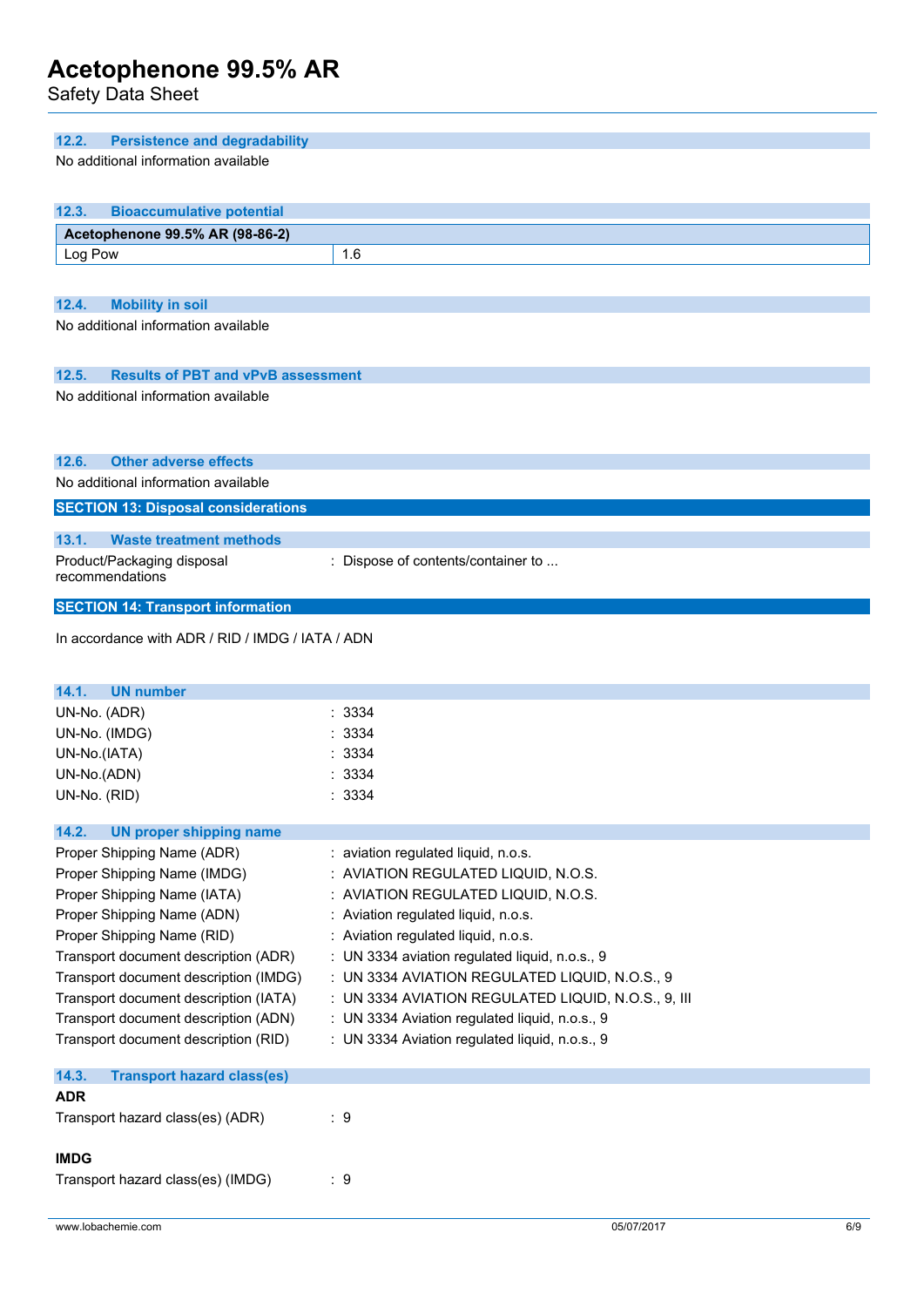Safety Data Sheet

| Danger labels (IMDG)                            | $\therefore$ 9                           |
|-------------------------------------------------|------------------------------------------|
|                                                 |                                          |
|                                                 |                                          |
| <b>IATA</b>                                     |                                          |
| Transport hazard class(es) (IATA)               | $\therefore$ 9                           |
| Hazard labels (IATA)                            | $\therefore$ 9                           |
|                                                 |                                          |
| <b>ADN</b>                                      |                                          |
| Transport hazard class(es) (ADN)                | $\therefore$ 9                           |
| <b>RID</b>                                      |                                          |
| Transport hazard class(es) (RID)                | $\therefore$ 9                           |
| 14.4.<br><b>Packing group</b>                   |                                          |
| Packing group (ADR)                             | : Not applicable                         |
| Packing group (IMDG)                            | Not applicable<br>t.                     |
| Packing group (IATA)                            | $:$ $\mathbb H$                          |
| Packing group (ADN)                             | Not applicable<br>÷                      |
| Packing group (RID)                             | : Not applicable                         |
| 14.5.<br><b>Environmental hazards</b>           |                                          |
| Dangerous for the environment                   | : No                                     |
| Marine pollutant                                | : No                                     |
| Other information                               | : No supplementary information available |
| <b>Special precautions for user</b><br>14.6.    |                                          |
| - Overland transport                            |                                          |
| Transport regulations (ADR)                     | : Not subject                            |
| Classification code (ADR)                       | $:$ M11                                  |
| EAC code                                        | : 2Z                                     |
| - Transport by sea                              |                                          |
| Special provision (IMDG)                        | : 960                                    |
| Stowage category (IMDG)                         | : None                                   |
| - Air transport                                 |                                          |
| PCA Excepted quantities (IATA)                  | $\therefore$ E1                          |
| PCA Limited quantities (IATA)                   | : Y964                                   |
| PCA limited quantity max net quantity<br>(IATA) | : 30kgG                                  |
| PCA packing instructions (IATA)                 | : 964                                    |
| PCA max net quantity (IATA)                     | : 100L                                   |
| CAO packing instructions (IATA)                 | :964                                     |
| CAO max net quantity (IATA)                     | : 220L                                   |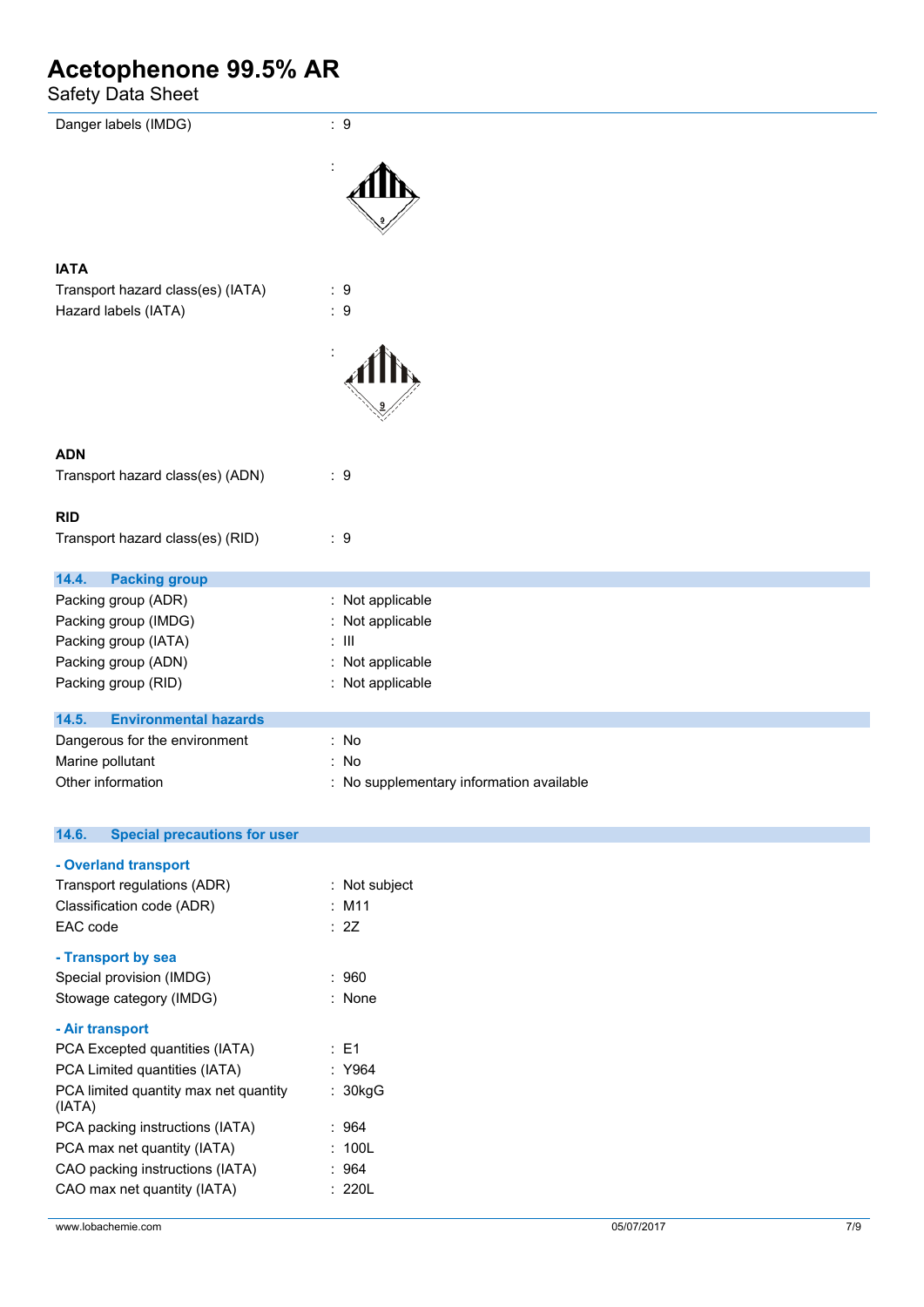## Safety Data Sheet

| Special provision (IATA)    | : A27          |
|-----------------------------|----------------|
| ERG code (IATA)             | : 9A           |
|                             |                |
| - Inland waterway transport |                |
| Classification code (ADN)   | $:$ M11        |
|                             |                |
| - Rail transport            |                |
| Classification code (RID)   | $:$ M11        |
| Limited quantities (RID)    | $\therefore$ 0 |
|                             |                |

**14.7. Transport in bulk according to Annex II of MARPOL 73/78 and the IBC Code**

Not applicable

**SECTION 15: Regulatory information**

**15.1. Safety, health and environmental regulations/legislation specific for the substance or mixture**

### **15.1.1. EU-Regulations**

No REACH Annex XVII restrictions Acetophenone 99.5% AR is not on the REACH Candidate List Acetophenone 99.5% AR is not on the REACH Annex XIV List

## **15.1.2. National regulations**

| Germany                                                                        |                                                                                                                                                   |
|--------------------------------------------------------------------------------|---------------------------------------------------------------------------------------------------------------------------------------------------|
| AwSV/VwVwS Annex reference                                                     | : Water hazard class (WGK) 1, slightly hazardous to water (Classification according to<br>VwVwS, Annex 2; WGK No 735)                             |
| 12th Ordinance Implementing the Federal<br>Immission Control Act - 12. BlmSchV | : Is not subject of the 12. BlmSchV (Hazardous Incident Ordinance)                                                                                |
| <b>Denmark</b>                                                                 |                                                                                                                                                   |
| Class for fire hazard                                                          | ∴ Class III-1                                                                                                                                     |
| Store unit                                                                     | $: 50$ liter                                                                                                                                      |
| <b>Classification remarks</b>                                                  | : Flammable according to the Danish Ministry of Justice; Emergency management<br>guidelines for the storage of flammable liquids must be followed |
| Recommendations Danish Regulation                                              | : Young people below the age of 18 years are not allowed to use the product                                                                       |

### **15.2. Chemical safety assessment**

No additional information available

**SECTION 16: Other information**